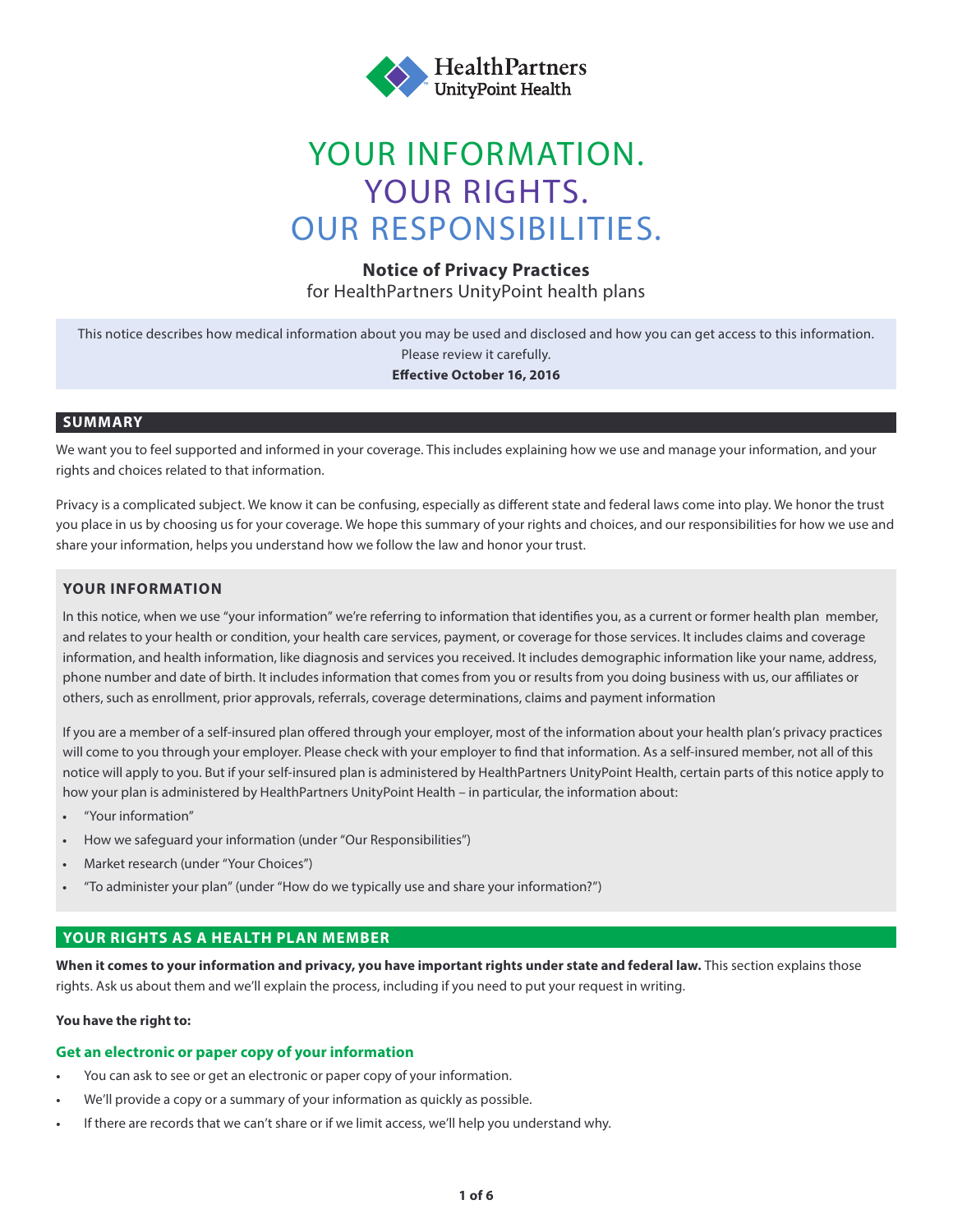#### **Ask us to correct your information**

- You can ask us to correct your information if you tell us why you think it's incorrect or incomplete.
- We may say "no" to your request, but we'll tell you why in writing as quickly as possible. In that case, you can ask us to keep a copy of your disagreement (a written statement you provide to us) with your records.

#### **Ask us to limit what we use or share**

• You can ask us not to use or share your information. We'll always consider your request, but we may say no if it would affect our ability to provide care or service to you, or if we are unable to make the change in our systems.

#### **Request confidential communications**

- You can ask us to contact you in a specific way (for example, home or office phone) or to send mail to a different address.
- We'll do our best to meet your needs. We must agree to your request, if you tell us you would be in danger if we do not.

#### **Get a list of who has received your information**

- You can ask for a list (an "accounting") of the times we've shared your information with outside organizations or individuals, who we shared it with, and why.
- We'll include all the times we've shared your information, except for when it was about your treatment, payment for your treatment or health care operations, and certain other times when we've released your information (such as if you asked us to share it and releases we've already told you about).

#### **Get a copy of this notice**

- You can ask for a paper copy of this notice at any time. We'll provide it right away.
- This notice is also available on **healthpartnersunitypointhealth.com**.

#### **File a complaint if you feel your privacy rights have been violated**

- You can complain directly to us if you feel we've violated your privacy rights by contacting us using the information on the last page of this notice.
- You can also file a complaint with the U.S. Department of Health and Human Services Office for Civil Rights. Find contact information at **www.hhs.gov/ocr/privacy/hipaa/complaints**.
- We won't act against you for making a complaint.

#### **YOUR CHOICES**

**In some situations, you have additional choices about how we use and share your information.** If you have a preference in the situations described below, let us know. Tell us what you want us to do, and we'll follow your instructions while following the law.

#### **You can tell us** *not* **to:**

- Share your information with your family, close friends, or others involved in your care or payment for your care.
- Share your information with others for health research. Opting out in this case means that we will not give your name or other personal information to nonaffiliated organizations for use in conducting health research; we can still use you information for our own research as long as we follow the law. If you want to opt out, you can fill out the form on **healthpartnersunitypointhealth.com/optout**, or call Member Services toll-free at **888-360-0544**, or TTY at **800-443-0156**.
- Share your information with market researchers that we contract with but are not affiliated with us. If you want to opt out, you can fill out the form on **healthpartnersunitypointhealth.com/optout**, or call Member Services toll-free at **888-360-0544**, or TTY at **800-443-0156**. You could still be contacted directly by HealthPartners UnityPoint Health or its affiliates for market research; or by others, if we are required by law or for accreditation purposes to conduct member satisfaction or quality surveys.

#### **We must get your written permission** *before* **we:**

- Use or share your information to market another organization's products or services.
- Use or share your information to market our own products or services, if another organization is paying us to do it or if the products or services are not health-related.
- Sell or rent your information to another organization.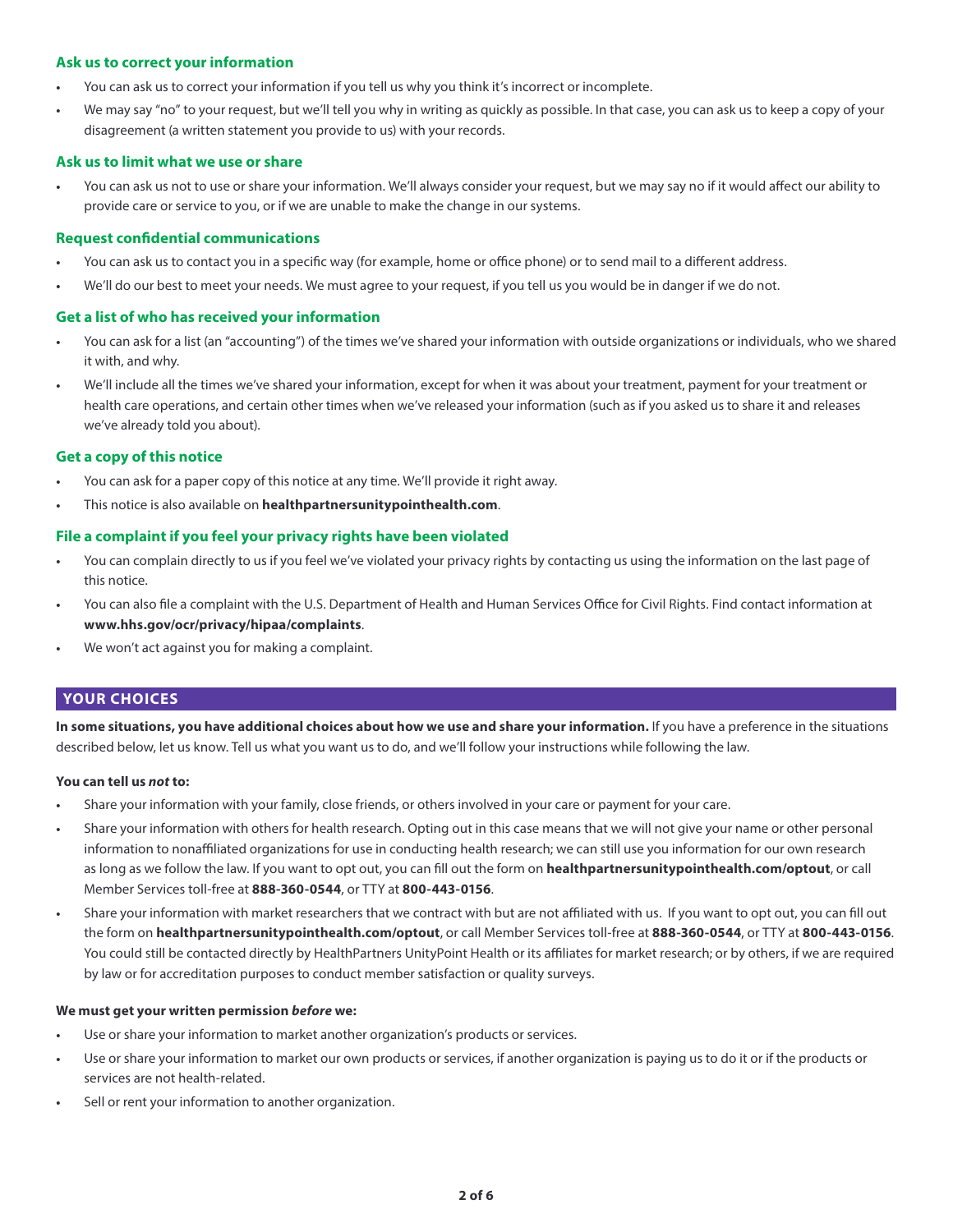#### **OUR RESPONSIBILITIES**

- We protect your information because your privacy is important to us, and because it's the law.
- We must follow the responsibilities and privacy practices described in this notice.
- We must make this notice available to you when you become a member and must post it online at **healthpartnersunitypointhealth.com**.
- We can change this notice, and the changes will apply to all information we have about you. If we make significant changes, we'll post the new notice online and mail information to you.
- We'll let you know quickly if a breach (unauthorized use or sharing) occurs that may have put the privacy of your information at risk.
- We won't use or share your information except as covered in this notice, unless you tell us we can in writing. You may change your mind at any time. Let us know in writing if you change your mind.
- When the law requires us to get your permission in writing before we use or share your information, we'll do so.
- We will not use your genetic information to decide whether we will give you coverage and the price of that coverage.
- We safeguard your information. We allow access to your information by our staff and others, but only to the extent they need that information to administer your health plan and benefits, comply with legal or accreditation requirements, or as otherwise allowed by law. We maintain physical, electronic and administrative safeguards designed to protect your information and prevent unauthorized access.

#### **How do we typically use and share your information?**

We typically use and share your information in the following ways:

#### **To treat you (treatment)**

We use and share your information for your treatment, and to create a safe and more coordinated care experience for you.

*Example: Your doctor sends us information about your diagnosis and treatment plan so we can help arrange for additional services.*

Please note that we don't need your permission to share your information in a medical emergency if you can't give us permission due to your condition.

#### **To pay for your services (payment)**

We can use and share your information pay providers and others for care that you receive.

*Example: We may contact your providers to coordinate your benefits and to confirm eligibility and coverage.*

#### **To run our organization (health care operations)**

We use and share your information to improve the quality of your care and experience, and to manage our operations.

*Example: We use and disclose your information to tell you about plan benefits, treatment alternatives or health-related products and services.*

#### **To administer your plan**

As a health plan providing fully-insured benefits to a group health plan, or helping administer the benefits of a self-insured group health plan, we may, if requested, share limited information with the sponsor of your group health plan, for plan administration purposes, if certain privacy requirements are met.

#### *Example: For a fully-insured plan, we may share certain statistics with your employer to explain the premiums we charge.*

We may share your information with our affiliates (also known as related organizations) that help us administer and manage our health plan. We may also share your information with nonaffiliated (non-related) third parties with whom we contract to provide certain products or services on our behalf. We usually call them "business associates." Business associates are required by law to safeguard your information the same way we do. Some of the functions that business associates perform on our behalf include case management services and certain payment activities. We may also share your personal information with other third parties, including regulatory authorities, government agencies or law enforcement, as allowed or required by law.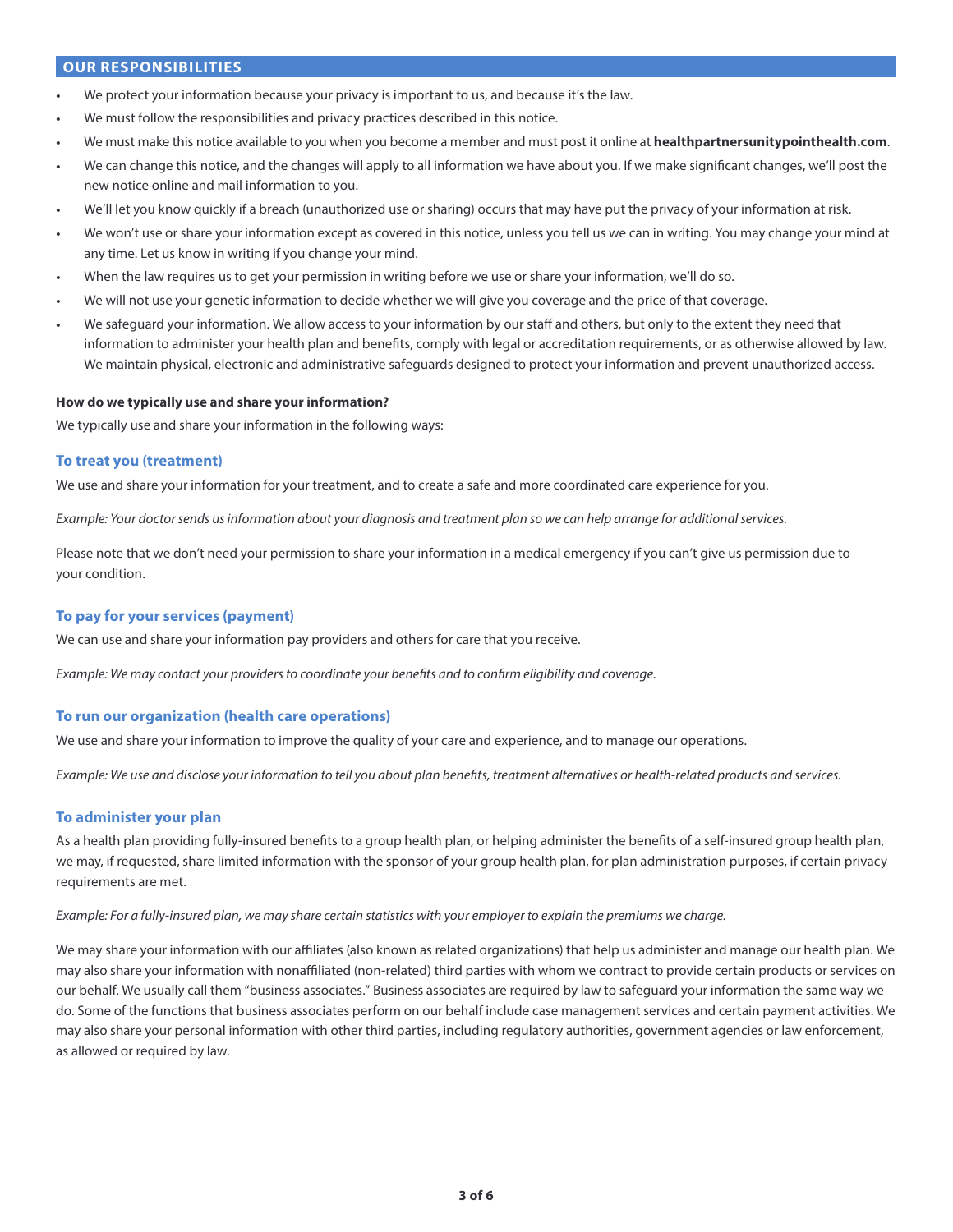#### **How else do we use or share your information?**

We're allowed or required to share your information in other ways that relate to public health and legal activities. We have to meet many conditions in the law before we can share your information for these purposes.

#### **Follow the law**

We use or share your information if state or federal law requires it.

#### **Help with public health and safety issues**

We share your information with public health authorities or other authorized agencies in certain situations such as to:

- Prevent disease
- Help with product recalls
- Report adverse reactions to medications
- Report suspected abuse, neglect, domestic violence or crimes in our care locations
- Prevent or reduce a serious threat to anyone's health or safety
- Help with health system oversight, such as audits or investigations
- Comply with special government functions such as military, national security, presidential protective services and disclosures to correctional facilities

#### **Respond to organ and tissue donation requests**

We use and share your information to help with organ or tissue donation.

#### **Work with a medical examiner or funeral director**

We share your information with a coroner, medical examiner, or funeral director.

#### **Handle workers' compensation**

We use and share your information for your workers' compensation claims.

#### **Respond to lawsuits and legal actions**

- We can use and share your information for legal actions, or in response to a court or administrative order, or other lawful process.
- We can share your information with authorized law enforcement officials.

#### **With your written permission**

If we want to use or share your information in a way not covered in this notice, we're required to get your written permission first.

#### **FOR INFORMATION, QUESTIONS OR COMPLAINTS**

You may get more information about our health plan privacy practices and your privacy rights by calling HealthPartners UnityPoint Health Member Services toll-free at **888-360-0544**, or TTY at **800-443-0156**. You can also find that information online at **healthpartnersunitypointhealth.com**. You can also contact the Integrity and Compliance Hotline at **1-866-444-3493**.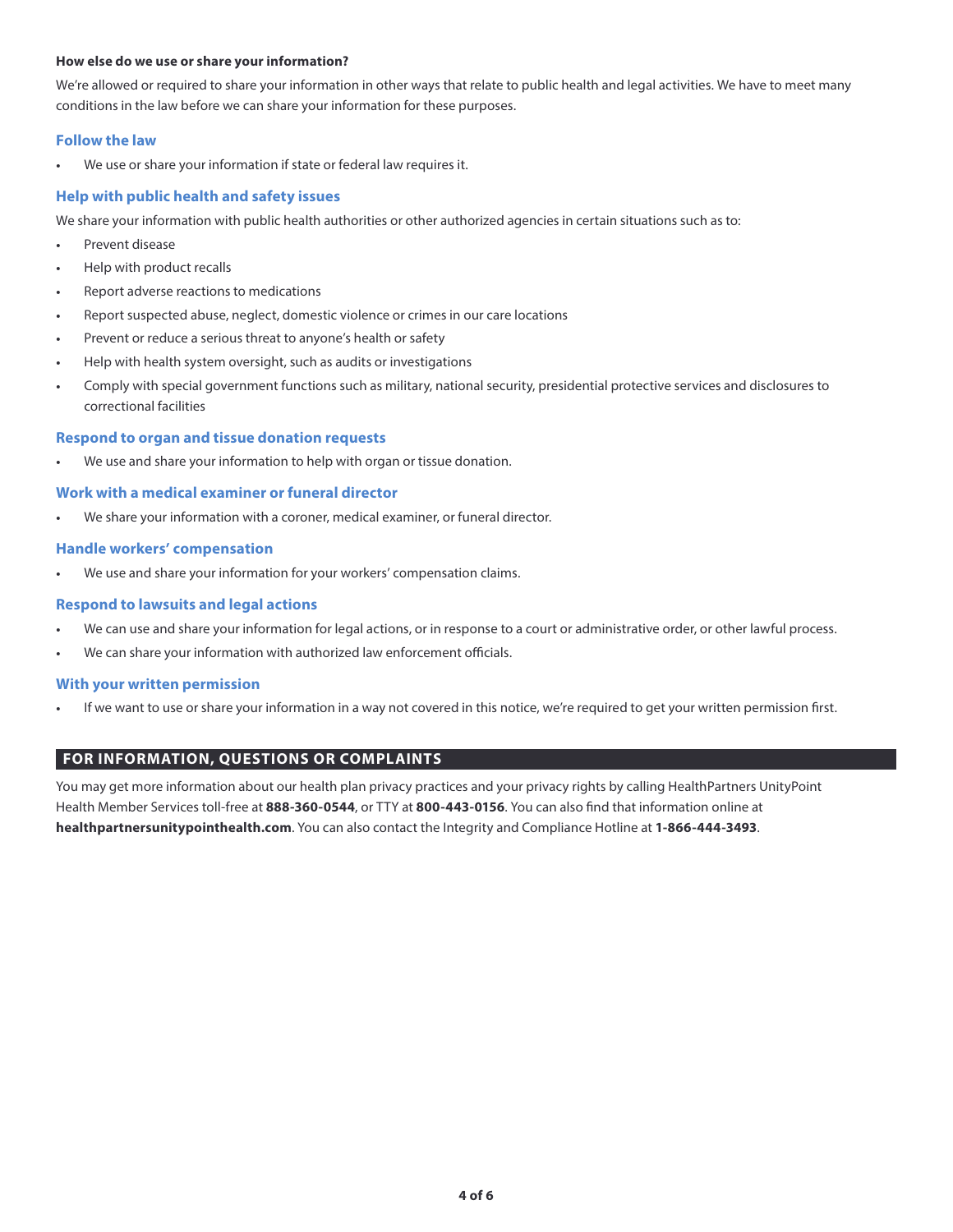## **Statement of Nondiscrimination**

for health plan members

## **OUR RESPONSIBILITIES**

We follow Federal civil rights laws. We do not discriminate on the basis of race, color, national origin, age, disability or sex. We do not exclude people or treat them differently because of their race, color, national origin, age, disability or sex, including gender identity.<br>

## We help people with disabilities to communicate with us. This help is free. It includes<mark>:</mark>

- **•** Qualified sign language interpreters **the basis of race, color, national original origin, age, disability of race, color, national origin, age, disability of race, color, national origin, age, disability of**  $\alpha$
- Written information in other formats, such as large print, audio and accessible electronic formats

## We provide services for people who do not speak English or who are not comfortable speaking English. These services are free.<br>— **They include:**

- Qualified interpreters • • **Qualified interpreters**
- **Information written in other languages** *measurement* **who does not speak English or who does not speak Englishers**

### For language or communication help: **•** Communication neip.

Call **1-800-883-2177** if you need language or other communication help. (TTY: 711)

## If you have questions about our non-discrimination policy:

contact the Civil Rights Coordinator at **1-844-363-8732** or **integrityandcompliance@healthpartners.com**.

#### **To file a grievance:** Contact the Civil Rights Coordinator at 1-844-363-8732 or integrityand compliance at 1-844-363-8732 or integrityand

If you believe that we have not provided these services or have discriminated against you because of your race, color,<br>The Total Collection of the Color and Collection of the Collection of the Collection of the Collection national origin, age, disability or sex, you can file a grievance by contacting the Civil Rights Coordinator at **1-844-363-8732**, If you believe that we have not provided these services or have discriminated against you because of your race, **integrityandcompliance@healthpartners.com** or Civil Rights Coordinator, Office of Integrity and Compliance, MS 21103K, 8170 33rd Ave S.,<br>Ristrict of Materias Bloomington, MN 55425. 1-844-363-8732, integrityandcompliance@healthpartners.com or Civil Rights Coordinator, Office of Integrity and

You can also file a civil rights complaint with the U.S. Department of Health and Human Services, Office for Civil Rights, electronically through the Office for Civil Rights Complaint Portal, available at **https://ocrportal.hhs.gov/ocr/portal/lobby.jsf**, or by mail or phone at:

U.S. Department of Health and Human Services<br>Proto Fast Ullians of the Room 509F, HHH Building 200 Independence Avenue SW Washington, DC 20201 1-800-368-1019, 800-537-7697 (TDD) Rights, electronically through the Office for Civil Rights Complaint Portal, available at https://ocrportal.hhs.gov/ocr/

| Español      | ATENCIÓN: si habla español, tiene a su disposición servicios gratuitos de asistencia |
|--------------|--------------------------------------------------------------------------------------|
| (Spanish)    | lingüística. Llame al 1-800-883-2177. (TTY: 711)                                     |
| Hmoob        | LUS CEEV: Yog tias koj hais lus Hmoob, cov kev pab txog lus, muaj kev pab dawb rau   |
| (Hmong)      | koj. Hu rau 1-800-883-2177. (TTY: 711)                                               |
| Tiếng Việt   | CHÚ Ý: Nếu bạn nói Tiếng Việt, có các dịch vụ hỗ trợ ngôn ngữ miễn phí dành cho bạn. |
| (Vietnamese) | Goi số 1-800-883-2177. (TTY: 711)                                                    |
| 繁體中文         | 注意:如果您使用繁體中文,您可以免費獲得語言援助服務。請致電 1-800-883-2177.                                       |
| (Chinese)    | (TTY: 711)                                                                           |
| Русский      | ВНИМАНИЕ: Если вы говорите на русском языке, то вам доступны бесплатные              |
| (Russian)    | услуги перевода. Звоните 1-800-883-2177. (телетайп: 711)                             |
| Af Soomaali  | OGAYSIIS: Haddii aad ku hadasho afka soomaaliga, Waxaa kuu diyaar ah caawimaad       |
| (Somali)     | xagga luqadda ah oo bilaash ah. Fadlan soo wac 1-800-883-2177. (TTY: 711)            |